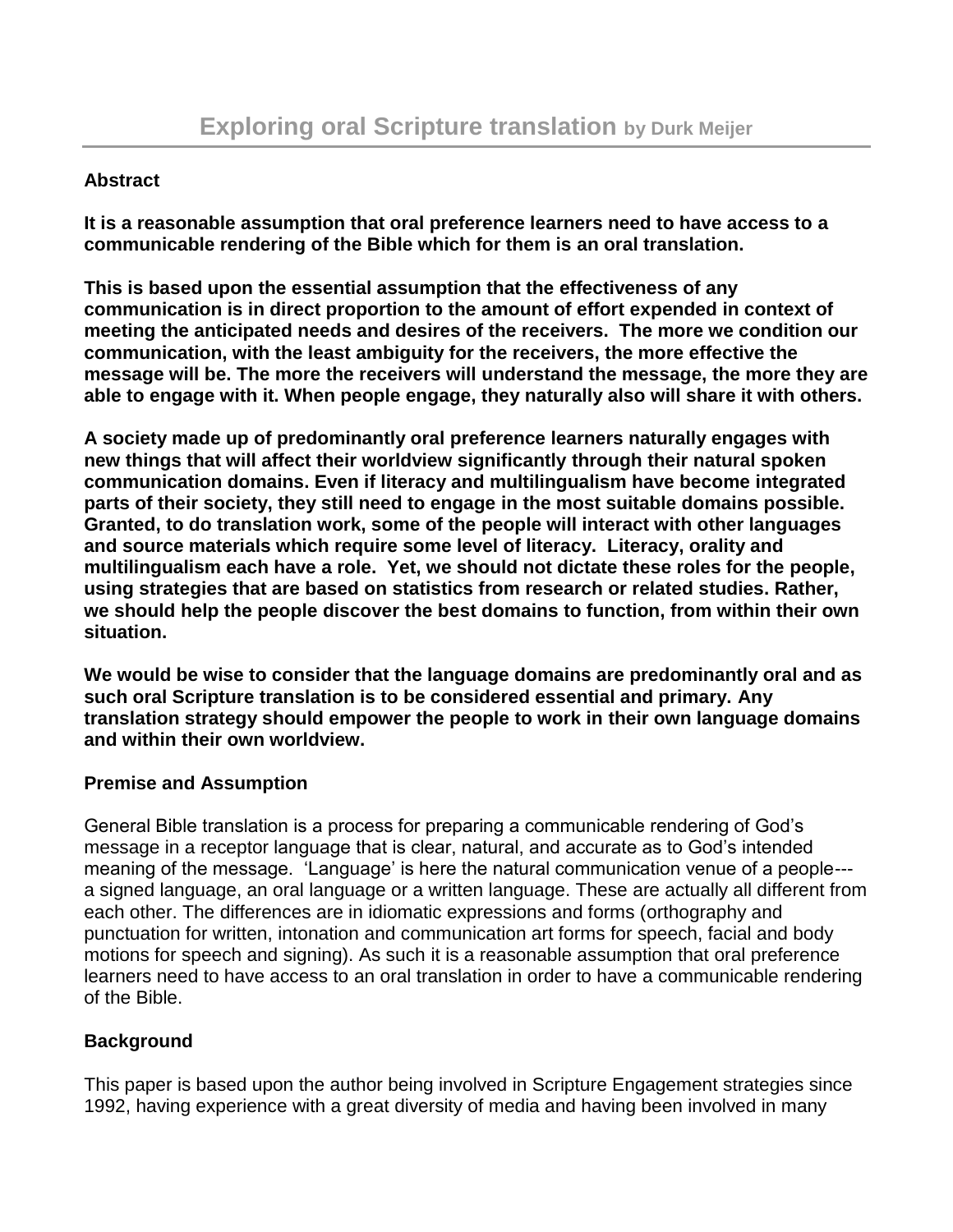projects with people groups worldwide from the Americas to Europe, Eurasia, Asia, the Pacific, as well as Africa. Since 2012 oral Scripture translation has become part of this picture through partnerships with local church communities, as well as regional and local ministry initiatives. Such projects were started in Botswana and Namibia in further partnership with SIL, Wycliffe Regional Translation Services of Wycliffe South Africa, The Seed Company, The Bible Society of Namibia and The San Partnership. Reports of the oral Scripture translation work, it's foundations and references regarding current developments can be found at [http://www.engagingwiththeeternal.org/en/report-2012-october-18-22-himba-follow-through](http://www.engagingwiththeeternal.org/en/report-2012-october-18-22-himba-follow-through-survey-opuwo-area-namibia)[survey-opuwo-area-namibia.](http://www.engagingwiththeeternal.org/en/report-2012-october-18-22-himba-follow-through-survey-opuwo-area-namibia)

Recently, a resource has been developed to help oral preference learners to engage with relevant passages, one at a time. The whole Bible text has been indexed into over 2600 passages. The developers had significant experience working with oral preference learners. They, of course, acknowledge it to be a first version that will undoubtedly be improved over the years by applying what is learned as oral Scripture translation is unfolding and gaining momentum worldwide.

Several ministry partners have also worked together to develop (and are further refining) a software application that serves to assist in the workflow, recording, and archiving tasks involved in oral Scripture translation. The product is called 'Render' and is published by Faith Comes By Hearing. Since 2017 several projects around the world started to employ the first version of this software, which was developed without many best practices being available, as well as many people not understanding what oral Scripture translation is. As such it should be refined significantly over the next few years as best practices become more available.

### **What is Oral Scripture Translation?**

*Oral Scripture translation* is a carefully planned translation process of the Scriptures, that creates a natural oral communication. It is vetted by Scripture translation consultants. From the start of the process, engagement of the audience with the Scriptures is essential to produce a quality translation. All translated passages are documented by way of audio or audiovisual media. As much as possible, passages will be units of Scripture that oral preference learners can easily engage with and internalize, for example complete stories, poems, songs or proverbs. A primary aim is for these passages to be released progressively, so they can be distributed right away and become references for Scripture engagement strategies in the broader context. They also form an oral Bible, so people can engage individually with the message. The recordings also serve as an archive and can be used for further reference, just like a book.

### *Why is it needed?*

Foundational for God to establish His fellowship among any people, or to mature an already existing church, requires that the people should be able to engage personally with God. The message of the Bible is a crucial component for people to get to know about God. Through our natural God-given communication mechanisms, we engage with every issue of life one piece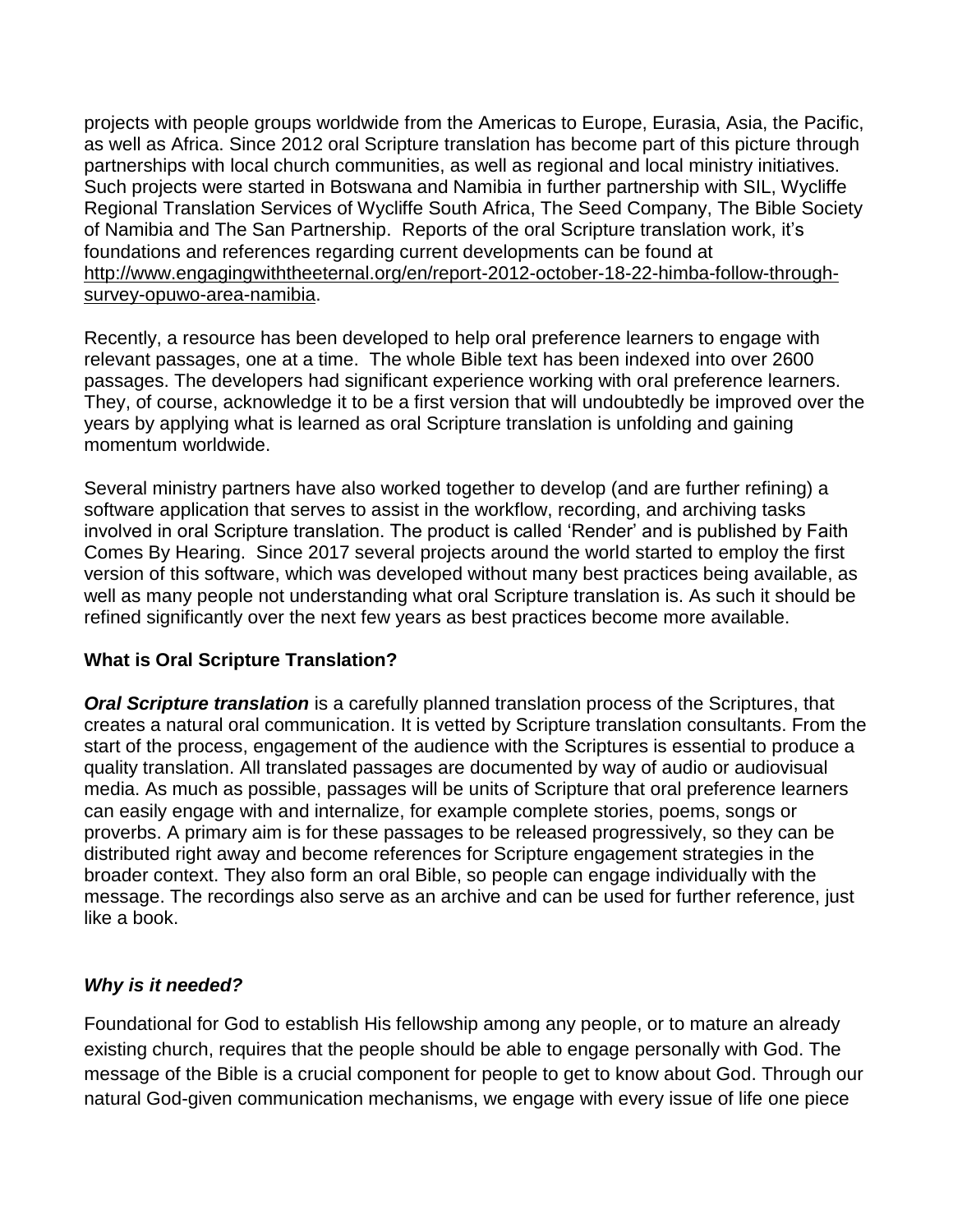at a time. Throughout the Biblical narrative this approach is demonstrated and is given like a 'best-practice' for us to follow. While written materials provided historically the best consistent record to be preserved, those scripts actually offer a less dynamic, less clear, and less natural communication than a spoken message does. A translation that follows a systematic grammar that is written down, using symbols on paper, has already lost its natural dynamics of spoken language. Typically, this makes it difficult for people to engage with the message itself. Instead of helping people understand and engage personally, the written grammar statements often need to be decoded by academically trained theologians into understandable concepts. A written text lends itself to study and academic-type analysis, which many people are not familiar with. So they may view the bible as the domain of experts - in contrast to the more easily accessible experience of hearing scripture well-told. Oral Scripture translation provides a natural communication in which concepts remain understandable.

An oral Scripture translation takes advantage of the dynamics of natural speech, uses relevant communication art forms and incorporates a natural internalization process. Thus, it produces a far more communicable account than a written translation.

With current technology, audio or audiovisual recordings for archival, reference, and distribution purposes are as feasible as any printed translation. Once an oral translation has been completed, it is possible for a high quality and accurate text for a printed version to be drawn from the audio or audiovisual media. Of course, adjustments need to be made to communicate in a written format.

### *Why is it needed specifically in our multi lingual world?*

In my life as I grew up in a multilingual context, languages took on different roles without my realizing it. Of course, initially everything was only oral. I started learning to read in first grade when I was six years old, but only in Dutch, the national language. My regional language, Gronings, was only used in an oral fashion for daily life with family and friends, but never in school or church. When I was in my thirties, someone gave me a written copy of Luke in my regional language. It was difficult to read, but since I also had learned to read several other languages, I learned it quickly. Even though some things were more clear than in Dutch, it took a lot more effort to read my regional language. I only read it once or twice, since there were natural language domains where I felt more comfortable.

I found this to be true everywhere I met people. In Namibia a friend grew up using both Himba and Dhimba orally. He also spoke and read Herero and English. While he was interpreting Scripture stories for me, we came to a difficult passage and he tried to understand it in his Herero Bible. He quickly gave up, because even an oral dialogue with me in English was easier. He automatically shifted to a domain of language use that was most relevant for him.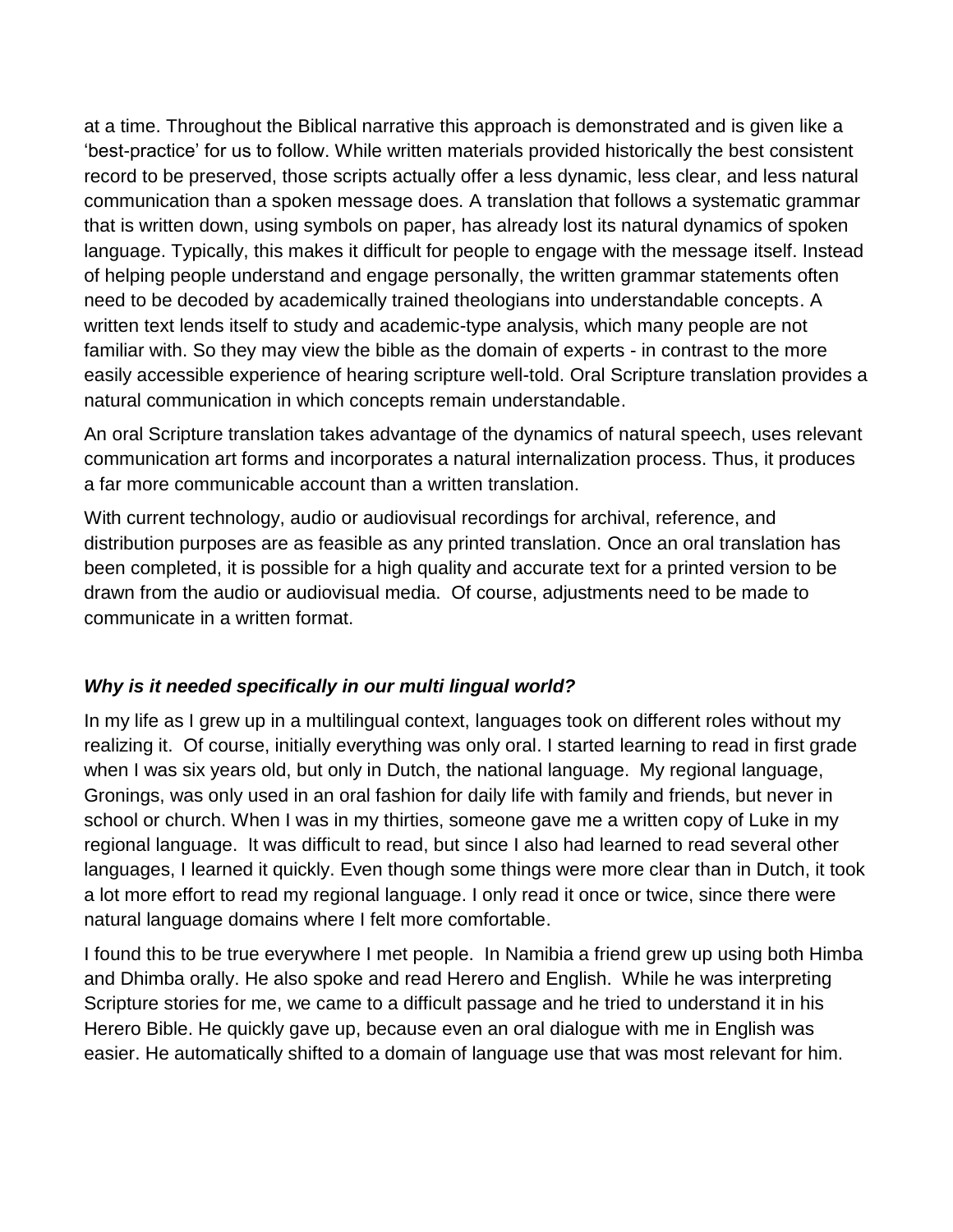In South Africa I met a young girl who was born to parents who were both deaf. Consequently, her first language was South African Sign and her second language was Xhosa. Later in school, she also learned English and a little Afrikaans. Sign remained primarily the language with her parents, while Xhosa was almost exclusively used orally in daily life. English and Afrikaans were only used where needed. She was responding to the natural domains where the different languages were used. Some things felt more comfortable in one language, while other things only were possible in another language. Some things were easier to engage with in one language than another. Some things were more clear in one language than another.

For example, when I order some food at the restaurant for my children, I will ask them what they want. Since I make the order, I relay what they have told me. Normally that will be in the same language, but if the South African girl would be ordering for her deaf parents, she would ask them using Sign and then relay the order in a spoken language. The focus is on relaying the message in the proper domain, so the restaurant employee can understand clearly and fill the order accurately. This is an essential element to how we want to transfer truth from the Bible to people in their most suitable domain of language.

From this we can conclude:

- Individuals naturally communicate in language domains that are most *comfortable*.
- They *automatically choose* their preferred domain for engaging with the message.
- They *automatically communicate* in the most relevant language as related to their audience.
- They *best understand in specific domains* and nobody understands everything well in all domains.

# *How does it work?*

All people should be able to engage with individual Scripture passages one at a time and relate each new passage to previously learned and applied truths. Therefore, first of all, we should aim to translate Scripture passages in a panoramic fashion.

By 'panoramic' is meant that progressively we communicate the whole counsel of God passage by passage as relevant to the audience, instead of book by book [\(http://www.engagingwiththeeternal.org/en/why-i-love-panoramas-and-tapestries\)](http://www.engagingwiththeeternal.org/en/why-i-love-panoramas-and-tapestries). The communication units can be narrative, proverbs or other forms, but they need to build on each other to help people from within their worldview engage with the truths. This way, from the start, people can engage with each individual passage and relate each new passage to previously learned and applied truths. They should start with suitable narratives that help people to be open to God and His story. It needs to be something they can relate to easily.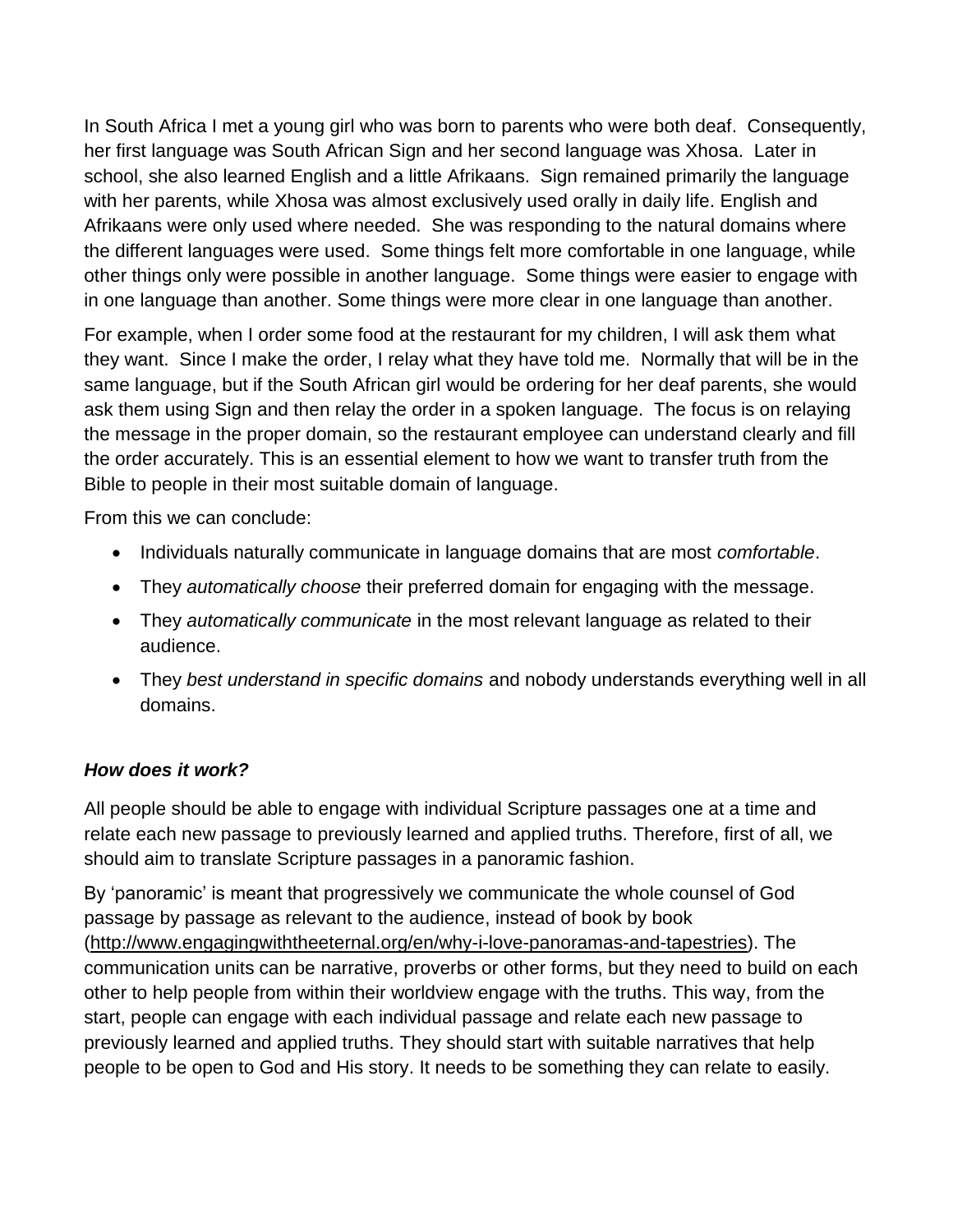A great way to get started is by using a small set of relevant stories that give a simple but clear overview of God and His Word. This could be pictured by five sticks and a stone randomly put on the ground. It won't have any meaning until we order the sticks and stone. Once it looks like a stick person, everybody will identify it as such. There are not enough details to tell if it is a man or woman, an old or young person, or what ethnicity it represents. It is a basic but clear picture. It is a model of a principle we should follow when we tell people about God and the Bible. They need to have first a basic but clear picture about who God is and get a simple overview of the Biblical narrative. [\(http://www.engagingwiththeeternal.org/en/communicating](http://www.engagingwiththeeternal.org/en/communicating-first-piece)[first-piece\)](http://www.engagingwiththeeternal.org/en/communicating-first-piece).

It is also like with our putting together a jig-saw puzzle, where we start with pieces that make sense to us or that we are familiar with. This translates in our work context to that we need to be conscious of what we have in common with the people we are serving. It demands that we build relationships, get to know the people, and learn to know about their worldview. As we learn, we can start putting pieces together and make a start. As soon as the people whom we're serving can become a part of putting the puzzle together, we'll do a lot better. After all, they need to be able to put the picture together from their perspective, since they are the ones that respond from their own cultural and worldview perspective. In this way, details will progressively come together. Over time their understanding will become clearer and clearer. As they engage passage by passage, it will provide a growing understanding of God and the overarching story of the Bible.

Second, we need to help people discover and utilize the most suitable communication art forms for each kind of passage. Often story telling may be an excellent venue, but as suitable, we should also consider other art forms like for example song, poetry, or chanting. Not all of Scripture is narrative, so we also need to recognize that it is important for people to utilize other forms of communicating like proverbs, rhetorical questions, and sermons. All these are valuable oral communication art forms and, as such, oral drafting and oral Scripture translation go hand in hand. Using these natural forms helps the listeners to internalize the truths of the Bible.

The internalizing of Scripture passages, as well as the retelling of these passages, are essential components in the drafting process of orally translating the Scriptures. Internalization means that we are making something, such as an idea, concept or an attitude, a part of the kind of person we are. This implies that we have to understand related issues fully and clearly. Once we internalize something, we are changed. It then becomes normally easy to share the issues with others. 'Engagement' in the common sense means to give serious attention to something, but in itself doesn't change the kind of person we are.

When I share a story, I may use a different communication art form, depending on who I am sharing it with. When I share a story with one of my deaf friends who has learned to read my lips, as he or she internalizes it, will pass it on to other deaf people using the art of signing. When a person from one specific Asian language wants to share, he or she might use their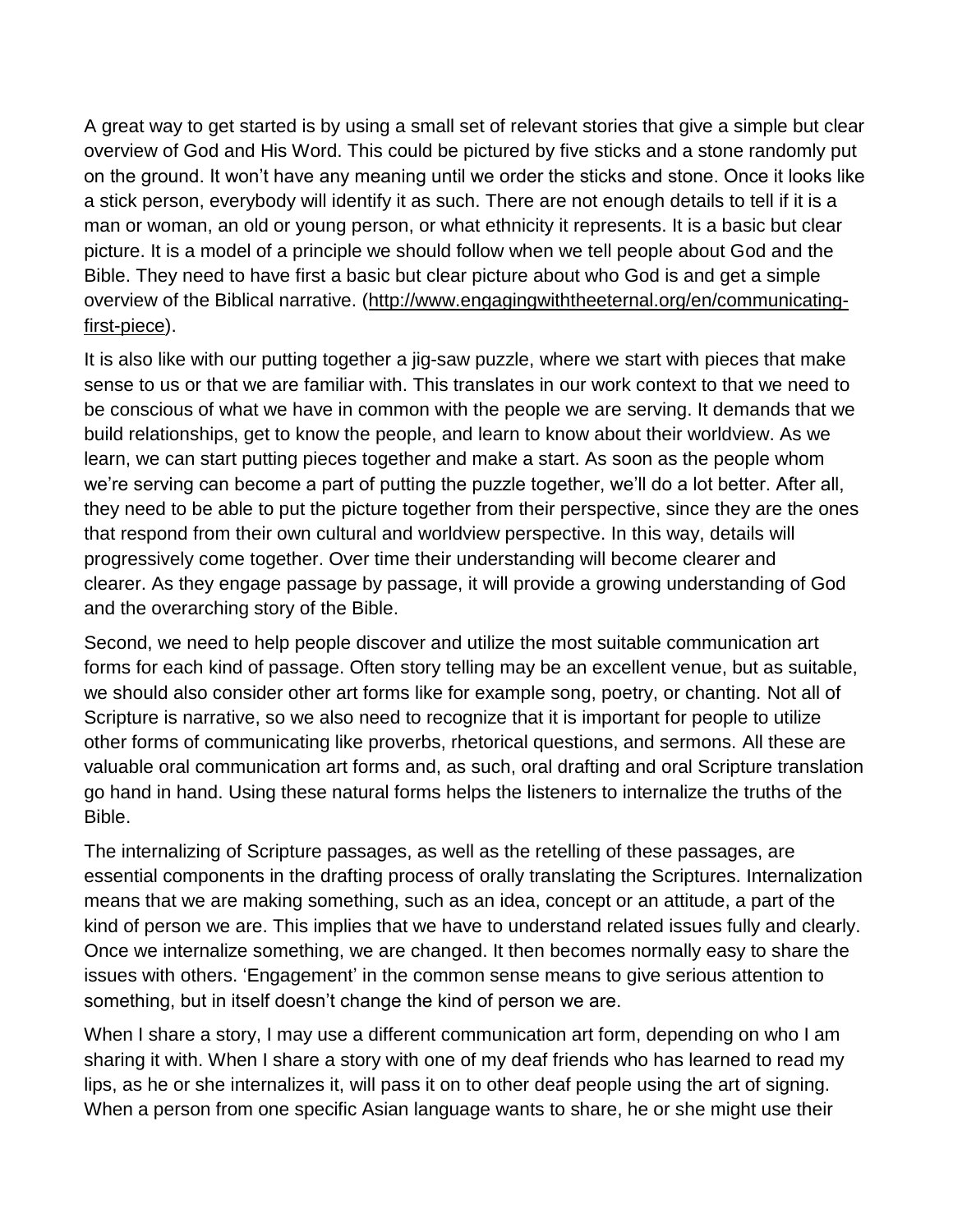traditional tonal singing, while other people groups may, for example, prefer drama or poetry. All these different forms in their proper context provide the best possible way for other people to engage with a passage. It also makes it easier and more natural to pass on to others a new idea, concept or attitude.

Both the engagement and internalization processes help people discover and apply the truths communicated in a passage. Understanding a passage and then telling it to others, automatically help the translation of a draft to become natural in its discourse. It also improves accuracy since issues that are out of place or not clear will become apparent. While, for deaf people, such a process would only be possible in their own natural sign language, for people who hear, this process needs to happen in their own natural spoken language [\(http://www.engagingwiththeeternal.org/en/about-internalization\)](http://www.engagingwiththeeternal.org/en/about-internalization).

It is crucial that oral drafting and oral Scripture translation includes involvement of the community throughout the process. In their involvement, they can respond progressively to the truths they learn from the passages. By sharing these passages with others, more people internalize and engage, which helps the translators to further check the accuracy, naturalness, and clarity of the translation. It also serves to empower these translators to address in a natural fashion, within their own context, what we consider foundational translation issues.

As the people see a panorama of stories develop, it will help them mature in their understanding of the Scriptural meta-narrative, starting like a seed growing into a plant, that grows to maturity, blooms and consequently produces fruit. The resulting translation of this kind will have an excellent potential to bear fruit, as well as bring local ownership of the translation process and any resulting products. Since it incorporates Scripture engagement from the start, it serves right away as a foundation for to God build a healthy fellowship of believers. They can mature over time as more Scripture passages become available. The internalization and engagement processes encourage people to personally discover truths from Scripture and engage with God, instead of primarily or exclusively depending on teaching from others.

### *Which medium is best for a specific audience?*

It would have been great to have been present and take in the full communication experience of any of the stories in the Bible. Just think of being present when God interacted with Noah. Can you imagine to watch David confront and defeat Goliath? Wouldn't it be amazing to watch Jesus call Lazarus from the grave? Even if you watch a movie or a live performance of a historical story, wouldn't it communicate more than only an audio recording? Also, wouldn't an audio recording communicate more than a written account?

When someone chooses to use a communication form with the least amount of expression, they force the audience to guess at the details. In order to be able to experience the event, or in other words, engage with the story, the audience needs sufficient details. Any audience, coming from their worldview perspective, typically must interpret a lot of implied and unclear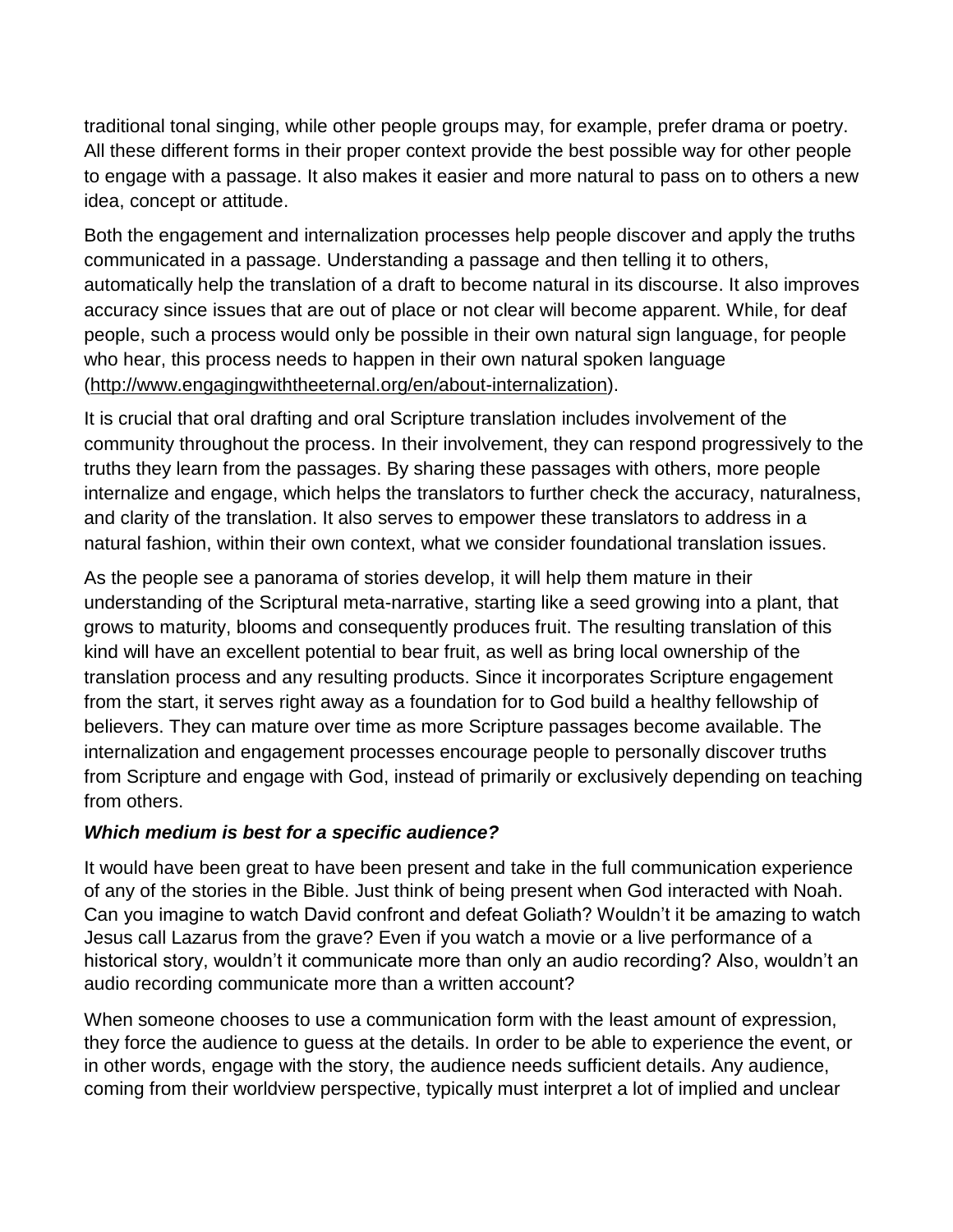information. In such situations misinterpretation is highly probable. We need to make sure that we encourage people to use a most complete communication that is clear and detailed to their perspective.

For the deaf this means that it is essential to use complete body communication, since sign language is more than just the use of hands. For the blind, oral communication is essential, since intonation and timing all communicate. Yet, for those that can see and hear, academics sadly have accepted text as a standard, which is the least communicable form. For most people in the world, the preferred media will typically be at least an oral communication. For oral preference learners, an aural experience is essential and it should be more than just an audio recording of someone reading a text. The oral preference learners engage best with the natural spoken form of their language. While in some cultures written forms must accompany an oration in order to validate the message, in other cultures an oration is actually an important validation of the message.

Normally oral expressions are understood across a wide group of people from the same language. Exceptions will be languages that have been spoken in a variety of areas around the world or among language groups with great ethnic diversity, like Spanish, Portuguese, Chinese, English, or even Swahili, Hindi, and Indonesian. On the other hand, visual expressions differ typically more within a language, so there is a greater chance to misscommunicate through a published visual media. We would have to consider appropriate settings for visual materials, such as dress and environment, which obligates us to do a lot of interpretation. It is important to consider these factors in choosing a suitable media for an Oral Bible. Besides this, we need to consider feasibility, time, cost, and sustainability. Thus, audio may for most situations be the best option, especially recognizing that audio renditions also can be a suitable reference for live orations, which are a key component of an ongoing engagement strategy.

### *What the qualifications are needed for oral Bible translators?*

God created us in a way that we normally learn most things best by a process of discovery that includes exposure, practice, repetition, validation by trusted sources and connecting new things to what we already know. These are also the characteristics that have been attributed to the term 'oral'. The oral Scripture translation process reflects these same characteristics and, in that context, an oral Bible translator is not trained academically for the task, but he or she is trained primarily by discovering and experiencing oral Bible translation. As such, an oral Bible translator can be completely illiterate and monolingual. Still, each team will need also people who have some literate skills and who are at least bilingual to the extent that they can work with the Bible in one form or another in a reference language. This more than likely will be the language of wider communication or a closely related language, but it can be completely in an oral fashion.

It is essential that this person has an openness to God and learn about Him. It is also very helpful if the person has a personal burden to see the Bible translated in his or her language. If a person comes with a lot of biases towards the Bible, God and Christianity in general, it is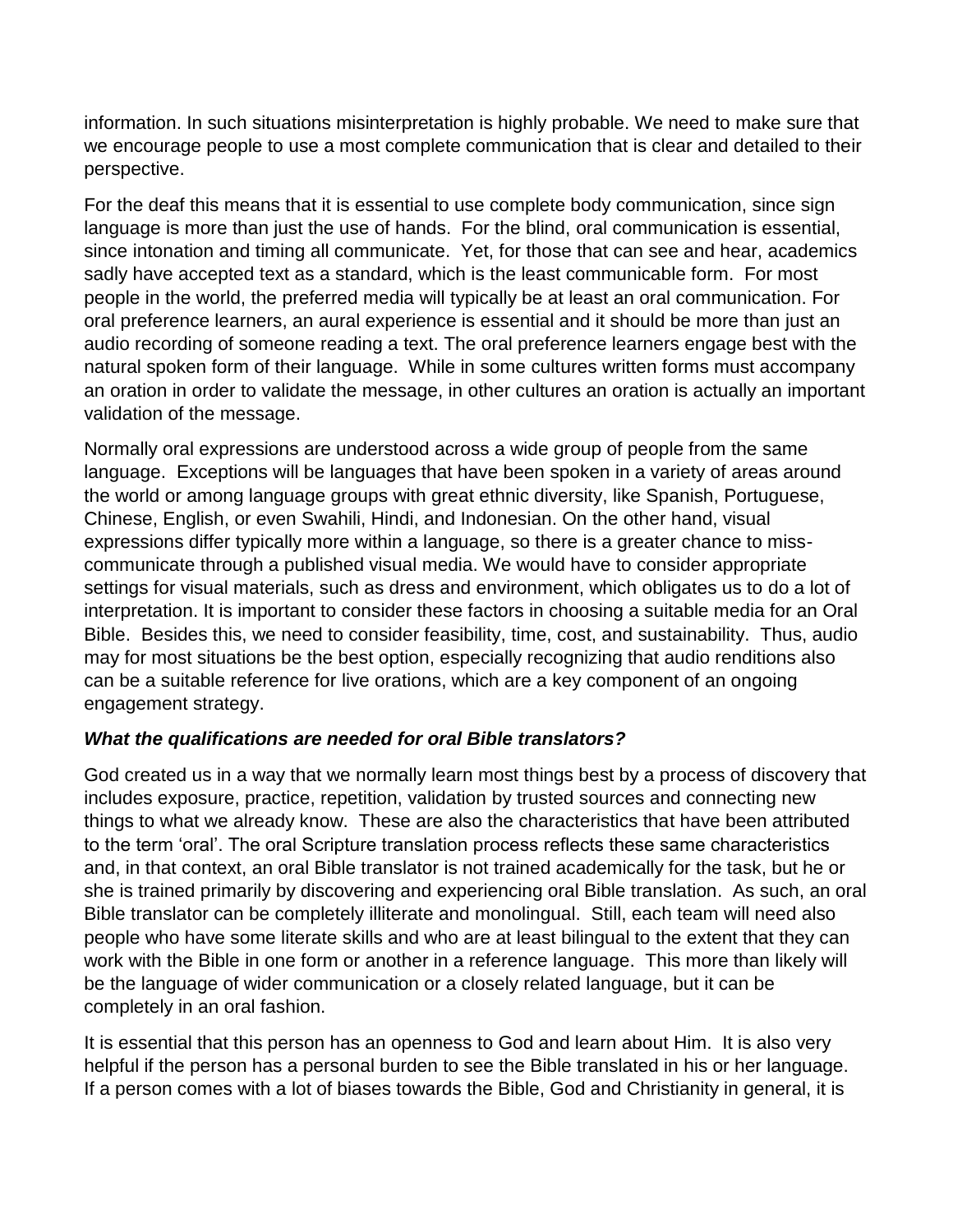important to help the person discover the truths from Scripture and not allowing these biases to become part of the translation.

As a person gains experience through translating simple oral passages, with proper coaching they can grow to become highly skilled in the same way a baby starts from not being able to do much to turning over, pushing up, crawling, walking, and by the age of two they run and even climb. The more of the training that can happen in an oral fashion, the more we can empower local teams to do the work well. Academic success doesn't mean that people grasp what has been taught. Even though they may be able to show knowledge, understanding may be lacking. For many, academic training based on performance scoring, may actually be a challenge in itself and as such discourage people. We may never see their real potential and even loose them, despite their great potential as an oral translation team member.

# *What does the oral Scripture translation process look like?*

- We start with a workshop to help people understand oral Scripture translation.
- We guide them in their choosing initial passages relevant for their communities. Typically, they will choose passages that are narrative, but they might also include proverbs.
- Next, we guide them in their choosing how to express those passages in relevant communication art forms.
- The translators engage with and internalize each passage, so the Scripture story becomes part of them. As they discover the truths in the passage, they respond to what they learn.
- The translators orally tell or verbalize the story to others in the community.
- They coach the listeners to internalize, engage with, and also tell the story to a new audience in the community. This process naturally involves discussions. As the translators observe, they can further improve the accuracy, naturalness, and clarity of the translation.
- The translators continue this process of improving the translation until they feel they can make an initial audio recording for testing purposes. In case there is a peer translation team in a different geographical location, they also can listen and then respond with comments.
- As needed, the translation team will repeat this whole process until they are satisfied.
- Next, the passage should be reviewed by a translation consultant, using a phrase by phrase back translation in a language that the consultant knows. Most people may prefer to work with an onsite consultant, but if necessary this also can be done electronically.
- As the team progressively completes their process of approval of each passage, they can distribute and use it. Those users then can incorporate those passages in their Scripture engagement strategies and events, encouraging principles that are already modeled in the oral Scripture translation process.
- Once an initial panorama of stories provides a strong Scriptural foundation for a community, the translation team now could consider processing more complex passages. The narratives that have been internalized will become the foundation and anchors in the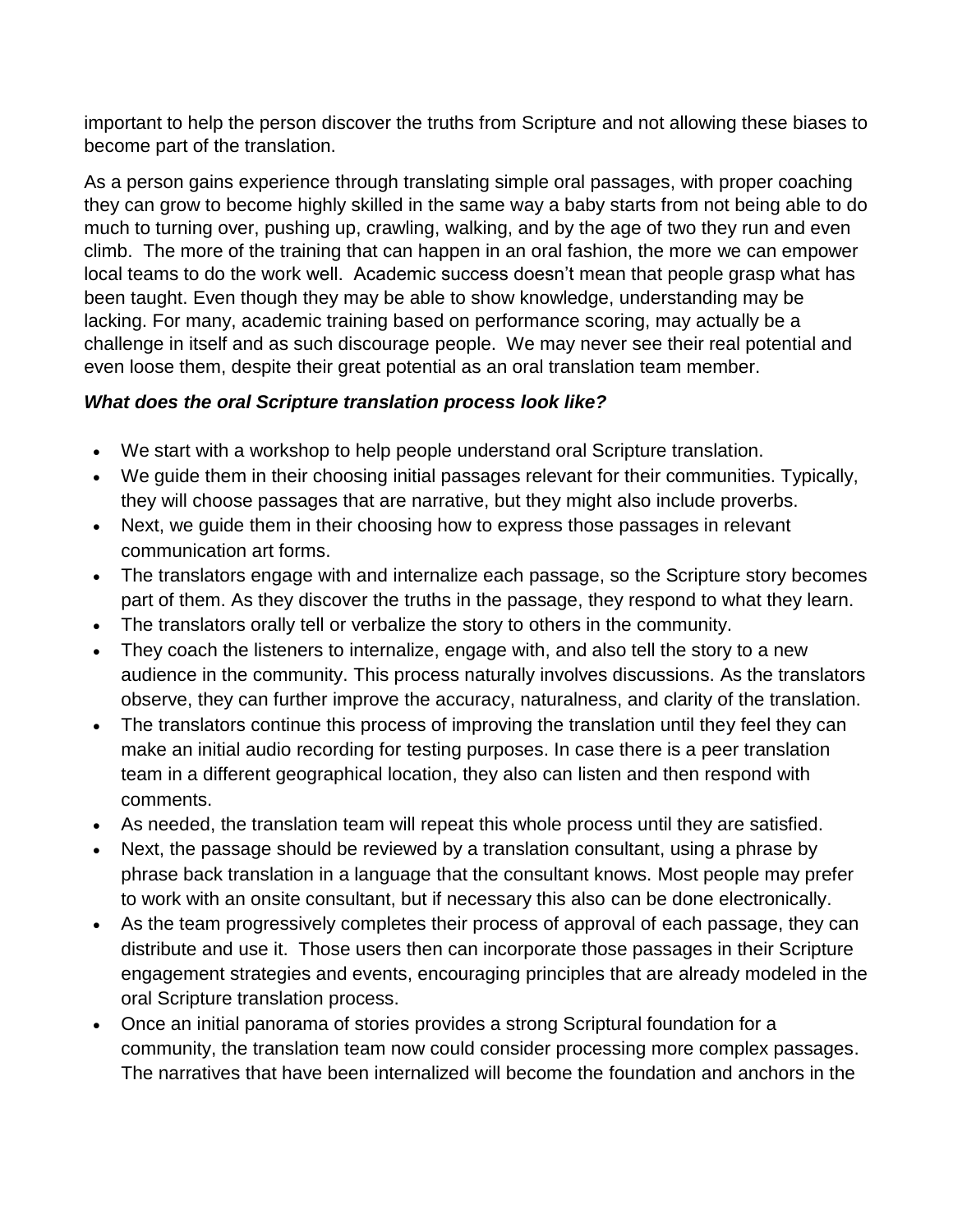Biblical context of those more complex passages. At that point, they also can more naturally evaluate and choose the use of other suitable local communication art forms.

 Finally, the remaining parts of the Bible might be translated as they fit in the panorama and putting each passage into its overall context, so that it will relate well to any printed Scriptures. This process provides the potential for people to translate every relevant passage and, consequently, complete the whole counsel of God. Since there will be many people that end up using print together with oral translation materials, it is also important to create an index that is compatible with written accounts.

It is essential to take the time to include all these practices of the oral Scripture translation process. Oral Scripture translation and Scripture engagement are inherently integrated strategies and in this context they should never be separated.

#### *What oral Scripture translation is not.*

Oral Scripture translation is not simply the preparation of a tool, such as an audio recording of Scripture. If prepared only as a product and made available as a recording, it has a large potential to disappoint us. It will just be like any other tool. There is no magic for success in any tool, including an oral Scripture translation product. When people follow a process that includes only some aspects of oral drafting, or if it is only a process in which a small group evaluates the translated passages without significant community interaction and engagement, then we should be very cautious to call it oral Scripture translation. Like with just about any process, such a product might have some success, when it is used wisely in a relevant strategy or when God in His providence redeems it (even in unlikely situations). However, that doesn't reflect an approach or strategy that facilitates real oral Scripture translation. The oral Scripture translation process requires Scripture engagement to be a component and in that context they are inherently integrated.

The oral Scripture translation process is also not looking to translate the passages following the sequence of complete books as we have them in our printed Bible, or presenting the passages in a chronological fashion, or also in the order that we understand currently Biblical materials were written.

- The challenges when following the sequence of the books as we have them in our printed Bible are:
	- $\circ$  we are forced to deal with all the key concepts in a particular book;
	- o we have to deal with every aspect and idea communicated in a particular book;
	- $\circ$  the sequence of the books was put together by people without any consistent criteria that would warrant following such a sequence (and on top of that, there are several different sequences).